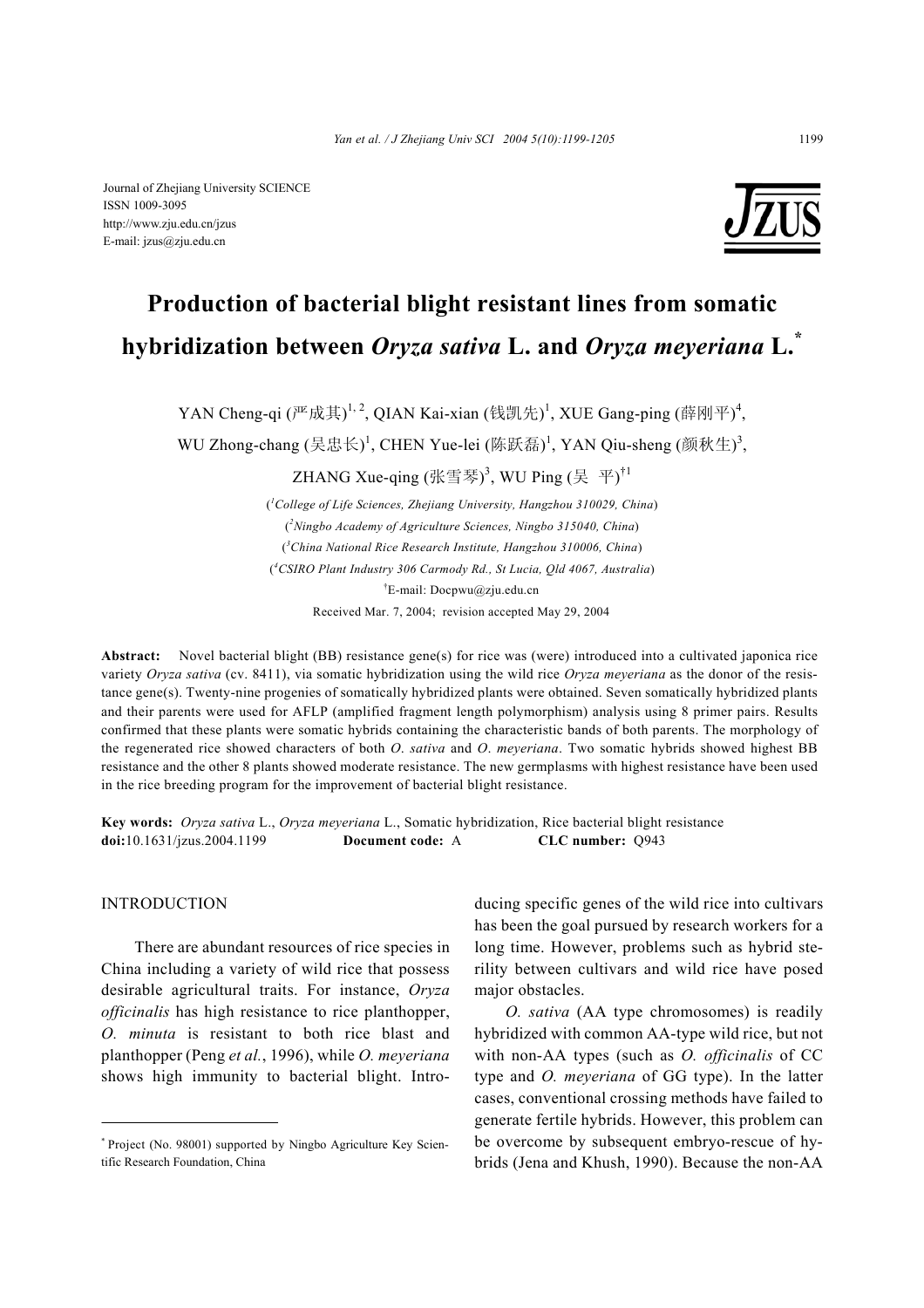type wild rice generally possess desirable traits not found in cultivated rice or closely related wild rice species, it is important to develop techniques to generate hybrid plants between *O. sativa* and non-AA types of wild rice species*.*

The ability to produce and fuse rice protoplasts, has allowed the generation of inter-species hybrid clones between the wild rice and *O. sativa* (Hayashi *et al*., 1988) as well as inter-generic hybrid clones between rice and *Panicum maximum* (Zhang *et al*., 1999), rice and *Hordeum vulgare* L (Kisaka *et al*., 1998), and rice and *Porteresia coarctata* (Jelodar *et al*., 1999). This demonstrates the great potential of cell fusion in increasing the variety of rice. In this work, we obtained hybrids via asymmetric somatic hybridization between *Oryza sativa* L ssp. *japonica*  (cv. 8411) and *O. meyeriana* L. Furthermore, a new rice breed with resistance to bacterial blight was obtained through selection.

## MATERIALS AND METHODS

#### **Plant materials**

*Oryza meyeriana* L. with high resistance to bacterial blight, was provided by Professor Shen at Zhejiang University. *Oryza sativa* L*.* ssp. *japonica*  (cv. 8411) provided by Jiaxing Academy of Agricultural Sciences (cv. 8411) was high-yielding, and of good grain quality, but susceptible to bacterial blight pathogens.

Mature seeds of *O. sativa* (cv. 8411) and *O. meyeriana* were surface sterilized, and pre-cultured in the dark for 24 h at  $26\pm1$  °C in LS medium (Linsmaier and Skoog, 1965) containing 2.5 mg/L of 2,4-D, 0.1 mg/L 6BA. The swelling granules were selected, and the embryos were surgically extracted and cultured in the same medium to induce callus formation. Subculturing was performed under the same conditions once every 30 days to obtain embryo-derived calli.

# **Establishment of embryo-derived suspension cell lines**

Calli (1.0 g) derived from the embryos of *O. sativa* (cv. 8411) and *O. meyeriana* were inoculated into 15−20 ml AA liquid medium containing 2.5 mg/L of 2,4-D, 0.1 mg/L 6-BA and cultured in the dark at 26±1 °C. The medium was replaced once every 3 days and after about one and a half months, 4 ml small granular suspension cells were inoculated into 35 ml of fresh medium which was replaced once every 9 days. When the suspension cells became pale yellow, fast-growing, cytoplasmically dense, well dispersed, and roughly identical in cell size, they were suited for protoplast culture and somatic hybridization.

#### **Isolation and culturing of the protoplasts**

Isolation and culturing of the protoplasts followed the methods proposed by Abdullah *et al*. (1986). Six days after subculturing, protoplasts were isolated from the suspension cells. The enzyme solution was composed of 1.5% (W/V) cellulase Onozuka RS, 0.1% (W/V) pectolyase Y-23, 5 mmol/L MES, 13% Mannotal in CPW solution, pH 5.6 (27.2 mg/L KH<sub>2</sub>PO<sub>4</sub>, 101.0 mg/L KNO<sub>3</sub>, 2.6 g/L  $CaCl_2·2H_2O$ , 246 mg/L MgSO<sub>4</sub>·7H<sub>2</sub>O, 0.16 mg/L KI, 0.02 mg/L CuSO4·5H2O) (Frearson *et al*., 1973). One g of fresh cells was mixed with 5 ml of enzyme solution and incubated in a 6-cm Petri dish at 26 °C in the dark. The dish was initially shaken at 50 r/min for 3 h, and then allowed to be still for 2 h. At the end of incubation, the mixture was filtered with 85 µm-nylon sieve and the filtrate was collected, centrifugated at 300 r/min to harvest the protoplasts, washed twice by CPW containing 13% of Mannitol and washed once by KpR (Kao, 1997) Protoplast medium.

The protoplasts resuspended in KpR medium were incubated in a 45 °C water bath for 5 min and then in ice-water bath for 10 seconds, and subsequently mixed with KpR containing 1.2% sea plaque agarose to a density of  $(0.6~1) \times 10^6$  ml<sup>-1</sup> and each 3.5-cm petri dish was inoculated with 0.3 ml of the mixture. After the agarose solidified, it was cut into 4 parts, and was added to 0.5 ml KpR liquid medium in a 3.5 cm Petri dish, sealed with parafilm and cultured in the dark at 26±1 °C. Nine days later, cells regenerated from the protoplasts began to divide for the first and the second time. At this time, adding KpR medium (similar to KpR, but con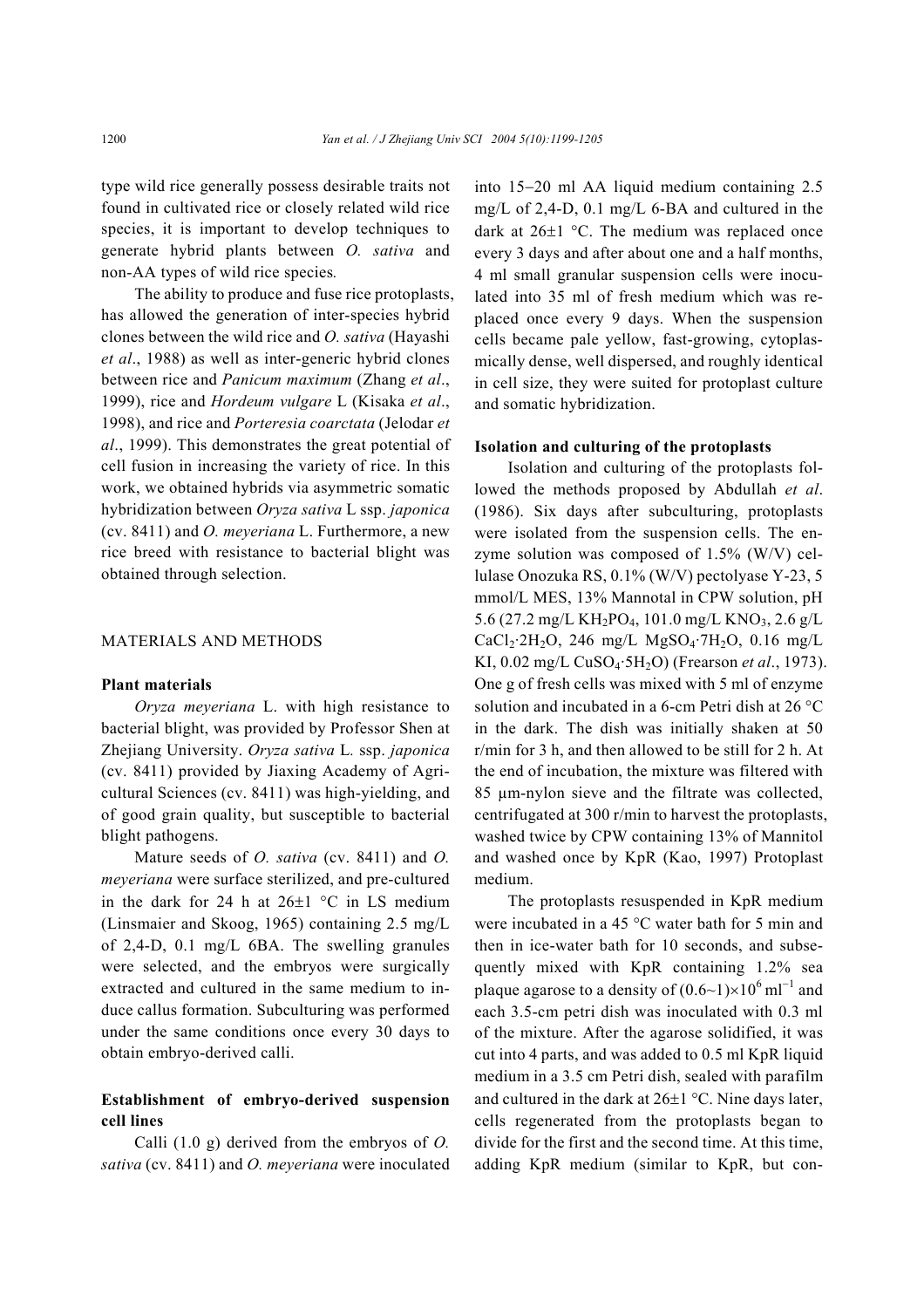taining 1.5% glucose and 1.5% sucrose) was necessary to maintain cell division, presumably by maintaining a balance of osmotic pressure. When the regenerated cells formed cell clusters containing 32−64 cells, AA liquid medium with the concentration of 2,4-D raised to 2.5 mg/L was added to maintain a balance of osmotic pressure and to promote regenerated cells development into embryo cells (Yan *et al*., 2002). When the regenerated cells formed large cell clusters or small calli organization visible to the naked eye, they were transferred into N6 (Zhu *et al*., 1975) solid medium. When they differentiated into plantlets, they were transferred into 1/2 MS containing 0.3 mg/L NAA and 0.1 mg/L IBA to promote the growth of plantlets.

## **Fusion of the protoplasts**

To establish the screening system of hybrid clones, protoplasts of *O. sativa* L ssp. *japonica* (cv. 8411) were treated with 2.5 mmol/L IOA (Iodoacetamide) for 15 min to inactivate their cytoplasts prior to fusion, then washed twice with CPW 13 Mannitol (Frearson *et al*., 1973) to remove residual IOA. Protoplasts of *O. meyeriana* were treated with 60 krd soft X-ray to inactivate the nucleus (Akagi *et al*., 1989). The two types of protoplasts were mixed in a 1:1 proportion and resuspended in F solution (140 mmol/L NaCl, 5 mmol/L KCl, 0.75 mmol/L NaHPO<sub>4</sub>, 125 mmol/L  $CaCl<sub>2</sub>·2H<sub>2</sub>O$ , 110 mmol/L Mannitol, pH=7.0), and the same volume of 4% PEG (MW=8.000) was added subsequently to fuse the protoplasts (Yang *et al*., 1988). Thirty min later, fusion products were diluted gradually by F solution. When the solution volume became 12 times as much, fusion products were collected through low speed centrifugation and washed 2 times with CPW 13 Mannitol solution followed by 5 times with KpR medium. Fusion protoplasts were cultured in the same way as protoplasts.

#### **Determination of chromosome number**

The chromosome number of the hybrid lines was determined from root-tip cells according to Levan *et al*.(1964) for each plant, at least 30 intact cells at metaphase were counted.

## **Hybrid confirmation**

Total genomic DNA isolation was carried out according to the CTAB method (Porebski *et al*., 1997). Regenerated plants and their parents were analyzed for AFLP patterns using the procedure adapted from Vos *et al*.(1995) using an AFLP DNA analysis system-I kit (Life Technologies) according to the manufacturer's instruction. Briefly, 0.5 µg genomic DNA was digested with *EcoR*I and *Mse*I and ligated with *EcoR*I and *Mse*I adapters for selective PCR amplification. The DNA fragments generated by PCR-amplification of selected genomic restriction fragments were separated by electrophoresis on a denaturing sequencing acryl amide gel and visualized with silver staining.

# **Identification of regenerated plantlets that are resistant to bacterial blight**

Twenty-nine hybrid plants and the parents were grown in the experiment field of the Ningbo Academy of Agricultural Sciences, according to the rice blast grade criterion of the International Rice Research Institute (0−9 grades). We evaluated the average blast-grade of the inoculated leaves of the 29 hybrid plants. Ten leaves of each line (67 days old) with one of four bacterial blight strains (Chinese pathotypes III, IV, V and VI) of *Xanthomonas Oryzae pv. oryza* at inoculum concentration of  $3\times10^8$  cells per milliliter using the leaf clipping method (Kauffman *et al.*, 1973). Thirty-six days following inoculation the lesion of the parental species *O. sativa* (cv. 8411) and *O. meyeriana* were examined.

## RESULTS AND DISCUSSIONS

# **Induction of calli and establishment of embryo-derived suspension cell lines**

Seeds of *O. meyeriana* were treated at 45 °C for 48 h before inoculation, which enables gradual calli induction 28 days later, presumably due to the long period of dormancy of the wild rice. The percentage of *O. meyeriana* embryos induced to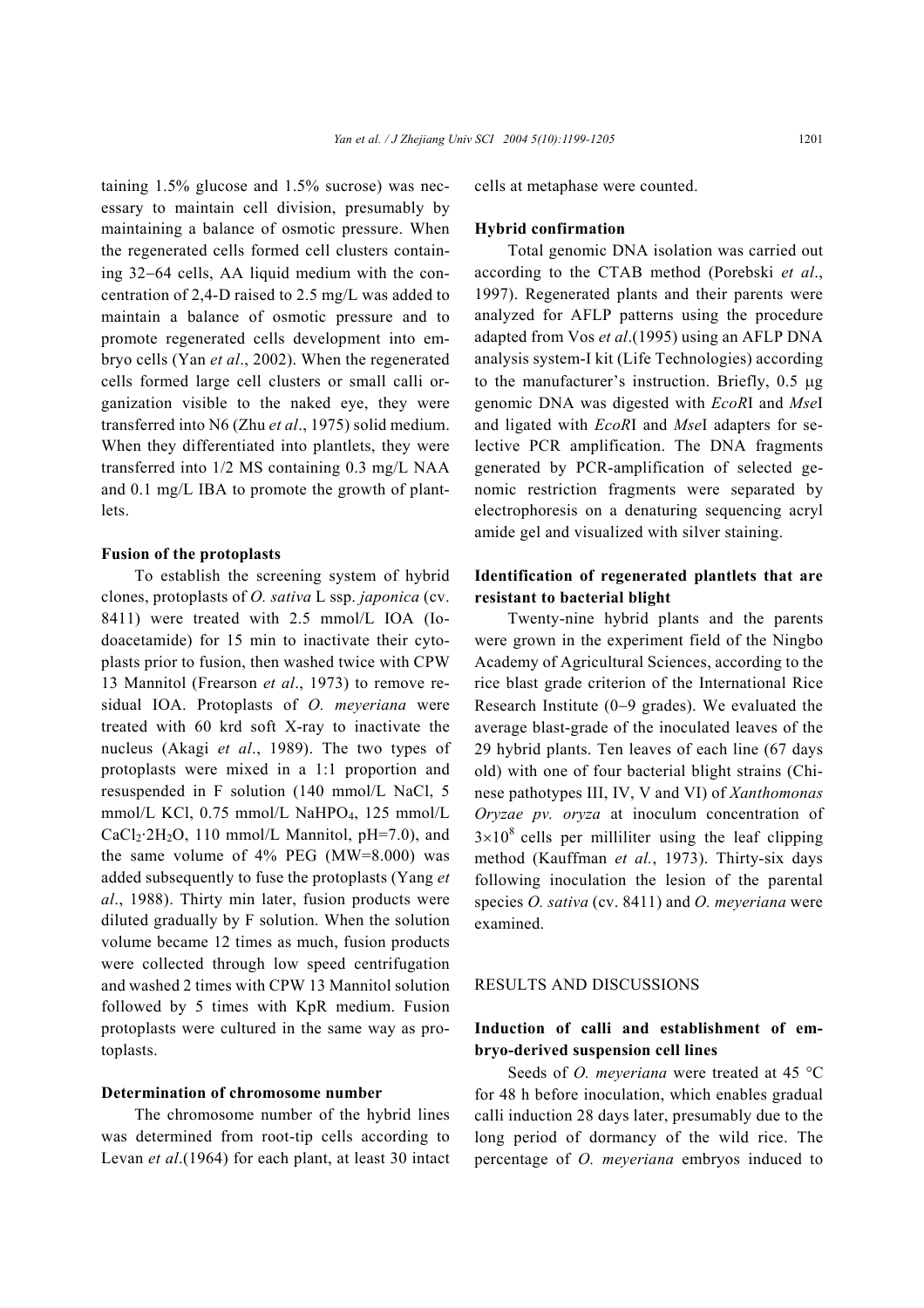form calli was only 27.5%, much less than that of *O. sativa* cv. 8411 (93%).

Some of the calli originated from the first time induction were non-embryonic. When the final concentrations of sugar (3.0%) and agarose increased to 1.2% and glutamine (500 mg/L) was added to the subculture medium, part of the calli became small-granular and fragile embryo-derived calli. The embryo-derived calli consisting of loose, frangible, and small granular cell clusters were cultured in AA liquid medium and subcultured twice every week. About 4 months later, it became an embryo-derived suspension cell line that was well-dispersed, bright-yellow, densely-cytoplasmic, and vigorously dividing. If the subculture were maintained for too long, the embryo-derived characteristics of the suspension cell line would decrease (part of the cell clusters disaggregated, cells at the surface of cell clusters became rough, irregular granular protuberance appeared, and some cells lysed). Such suspension cells were not suitable for deriving protoplasts. Under this condition, a few suspension cells should be transferred into LS solid medium first and then into AA liquid medium, so that well dispersed, bright-yellow, denselycytoplasmic, and vigorously dividing cell lines can be obtained again in the future. It should be emphasized that both cv. 8411 and wild rice suspension cell lines should be adjusted to their optimized states before protoplasts preparation.

### **Production of asymmetric somatic hybrids**

The protoplasts of *O. sativa* (cv. 8411) (Fig.1a) were treated with IOA to inactivate their cytoplasts. The protoplasts of *O. meyeriana* (Fig.1b) were treated with soft X-ray to inactivate their nucleus. Thus, neither could divide after the treatments. In contrast, the fusion cells originated from the two types of treated protoplasts could divide continuously and differentially into plantlets in differentiation medium. Compared with the parental protoplasts, the fusion protoplasts showed decreased numbers of swelling ones and an induced rate of division. The first division of the hybrid cells was usually delayed by 1−2 days. The full and shining fusion cells could usually go on dividing to form

small cell clusters which would develop in the same way as the ones from rice protoplasts. The fusion protoplasts commonly divided for the first time on the 7th day, for the second time on the 11th day (Fig.1c), continued to divide to form small cell clusters on the 28th day (Fig.1d), to form densely structured calli (Fig.1e) on the 50th day, and to form regenerated plantlets about 3 months later (Fig.1f). We obtained 29 regenerated plantlets possessing morphological traits of both the cultivar (cv. 8411) and the wild rice (such as small size, low fruiting rate, straight sword-shaped leaves, and strong tillering ability).

## **Confirmation of somatic hybrid lines**

To examine whether these regenerated plants were hybrids between *O. sativa* (cv. 8411) and *O. meyeriana*, we carried out AFLP analysis on seven of the regenerated plants representative of different phenotype at the R1 stage and their parental species. Among eight primer pairs used in this study, four of these polymorphic primer pairs showed polymorphic bands among the parents and the hybrids. EcoRI-AAT/MesI-GGC primer pairs produced the greatest number of clear polymorphic bands (Fig.2). Approximately 10 bands from *O. meyeriana s*amples (Lane 2) were not present in *O. sativa* (cv. 8411), while *O. sativa* (cv. 8411) (Lane 1) had 3 unique bands. Of these seven regenerated lines analyzed (Lanes 3−9), 5 had *O. meyeriana* AFLP patterns while 2 had hybrid patterns. These results indicated that the regenerated plants were hybrids between *O. meyeriana* and *O. sativa* (cv. 8411). All these seven regenerated lines were previously classified as putative hybrids of *O. meyeriana* and *O. sativa* based on their phenotype, two individuals were resistant to bacterial blight (Lanes 7 and 9) (Fig.3), two plants were susceptible to bacterial blight pathogens (Lanes 4 and 5) and 3 showed moderate resistance (Lanes 3, 6 and 8) (Table 1).

Examination of the chromosome numbers of SH3−SH9, SH13, SH18 at the R1 stage showed that no additional chromosomes were present in these hybrid lines. Some genetic material from *O. meyeriana* must have been integrated into the recipient from cell through either chromosome recombina-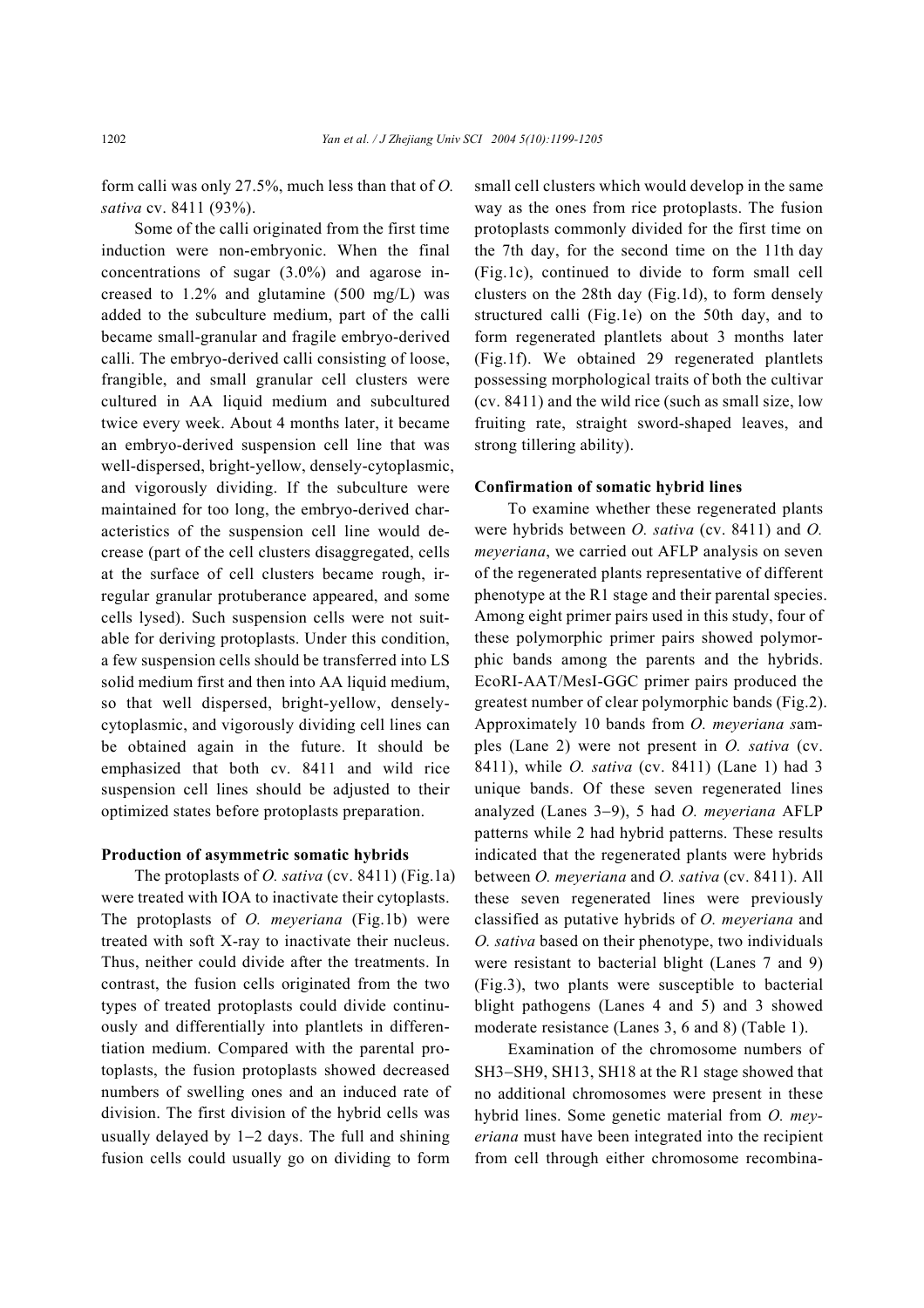tion or chromosome substitution. It was obvious that this occurred in hybrid lines (Lane 7 SH5 and Lane 9 SH7), which possessed the characteristic AFLP band (Fig.2) of *O. meyeriana.* In addition, these two hybrid lines exhibited high bacterial blight resistance derived from *O. meyeriana.* 

# **Somatic hybrids were resistant to bacterial blight pathogen**

We tested 29 SH lines of regenerated plants at the  $BC_1F_2$  stage (backcrossed with *O. sativa* cv.8411).

All of these SH lines (SH1−SH29) were tested for resistance to *X. oryzae pv. oryzae* strains using Chinese pathotype III, IV, V and VI. The majority of these hybrid lines exhibited intermediate resistance to the bacterial blight pathogens, compared to the susceptible *O. sativa* (cv. 8411) [mean bacterial blight resistance score of 8.1 on a scale of 1 (resistant)−9 (susceptible) and resistant *O. meyeriana* score of 0.8]. Ten hybrid lines had scorces of less than 5.1 and were more resistant to the bacterial blight pathogen than cv. 8411. Two hybrid lines



**Fig.1 Protoplasts fusion between** *Oryza sativa* **(cv. 8411) and** *O. meyeriana***. (a) protoplast of cv. 8411 from cell suspension culture (**×**200); (b) protoplast of** *O.m***eyeriana from cell suspension culture (**×**200); (c) the second division of the fused cells (**×**100); (d) small cell colony formed from the fused cells (**×**50); (e) calli formed from fused cells; (f) Plantlets regenerated from fused cells** 

|         | Table 1 Distribution of BB resistance grades among the 29 somatic hybridized lines (SH1-29) and the |  |  |  |  |  |
|---------|-----------------------------------------------------------------------------------------------------|--|--|--|--|--|
| parents |                                                                                                     |  |  |  |  |  |

| Plant                   | Grade | Plant           | Grade | Plant       | Grade | Plant | Grade |
|-------------------------|-------|-----------------|-------|-------------|-------|-------|-------|
| O. meyeriana            | 0.8   | SH <sub>7</sub> | 2.8   | <b>SH15</b> | 4.9   | SH23  | 7.7   |
| O. sativa (cv. $8411$ ) | 8.1   | SH <sub>8</sub> | 6.5   | SH16        | 8.8   | SH24  | 6.1   |
| SH <sub>1</sub>         | 4.5   | SH <sub>9</sub> | 7.1   | SH17        | 7.3   | SH25  | 5.9   |
| SH <sub>2</sub>         | 6.8   | <b>SH10</b>     | 4.6   | <b>SH18</b> | 5.2   | SH26  | 4.8   |
| SH <sub>3</sub>         | 7.6   | <b>SH11</b>     | 5.9   | <b>SH19</b> | 6.0   | SH27  | 5.1   |
| SH <sub>4</sub>         | 3.8   | SH12            | 7.2   | SH20        | 5.4   | SH28  | 5.7   |
| SH <sub>5</sub>         | 3.0   | SH13            | 3.7   | SH21        | 6.4   | SH29  | 6.8   |
| SH <sub>6</sub>         | 3.7   | <b>SH14</b>     | 6.5   | SH22        | 4.7   |       |       |

Scores of more than 5.1, less than 5.1 but more than 3.1, and less than 3.1 indicate low, intermediate, and high resistance, respectively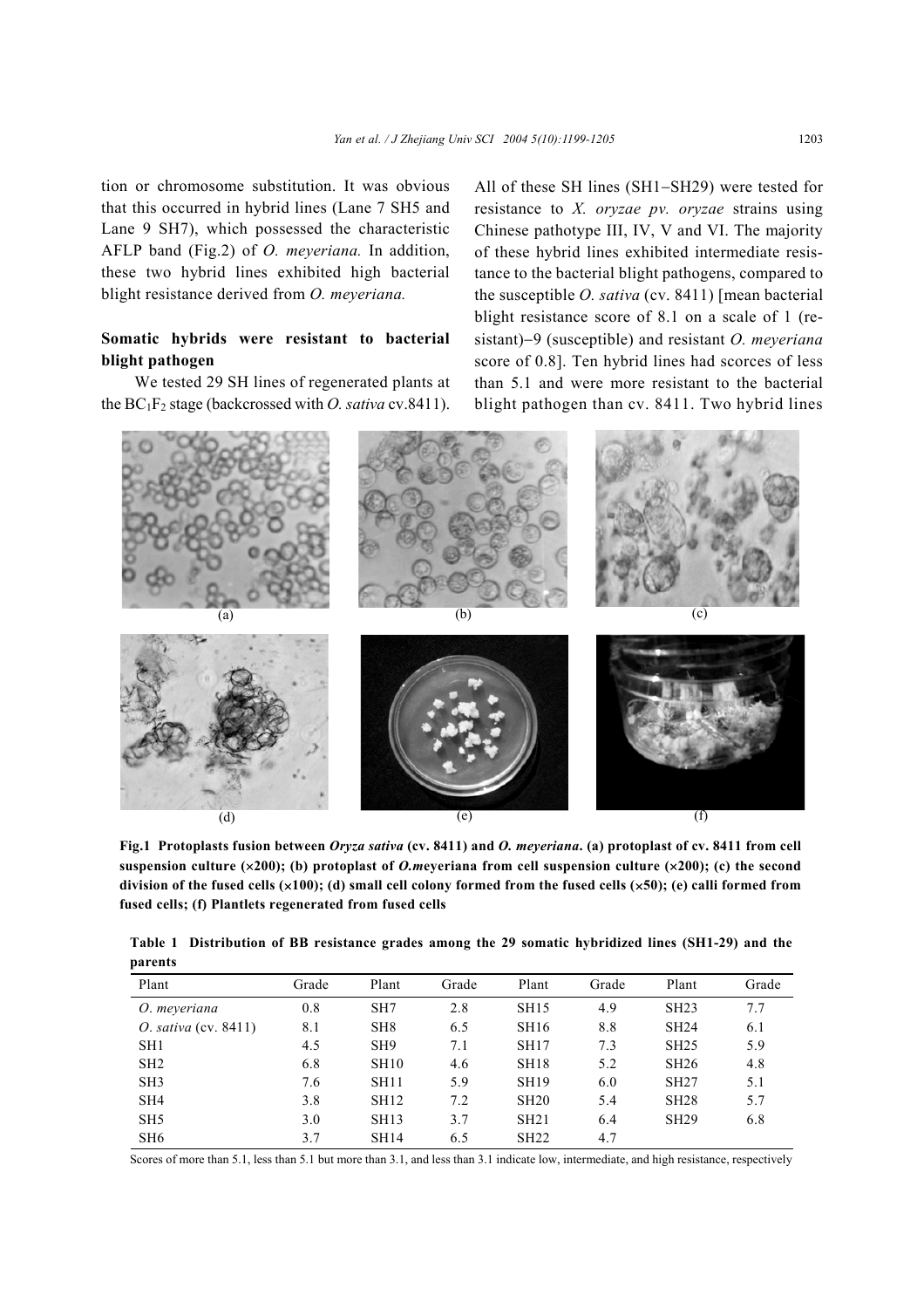

**Fig.2 Part of an amplified fragment length polymorphism (AFLP) gel with analysis of asymmetric somatic hybrid (SH) lines and their parental species. AFLP banding patterns using the primer E-AAT/M-GGC of** *Oryza sativa* **cv. 8411 (Lane 1),** *O. meyeriana* **(Lane 2), and somatic hybrids from** *O. meyeriana* **and** *Oryza sativa* **cv. 8411 (Lanes 3**−**9), arrows indicate the bands of somatic hybrids progeny differing from that of their parents** 



**Fig.3 Morphology of somatic hybrids (SH5, SH7) and parental species (a)** *Oryza meyeriana***, (b)** *O. sativa* **cv 8411, (c) somatic hybrids of blight resistant bacterial strain SH5, (d) somatic hybrids of blight resistant bacterial strain SH7, (e) Leaf morphology of somatic hybrids SH5, SH7 and their parental species, (P1)** *O. meyeriana* **indicated high resistance against bacterial blight, (P2)** *Oryza sativa* **cv 8411 indicated susceptibility, (SH5) somatic hybrids indicated resistance against bacterial blight, (SH7) somatic hybrids indicated resistance against bacterial blight, (f) Panicle morphology of somatic hybrids SH7, SH5 and their parental strain** 

**Table 2 The leaf lesion of two asymmetric somatic hybrid lines in comparison with their parental species after inoculation with** *Xanthomonas oryzae* **pv***. Oryzae*

| Plant                       | Leaf lesion length (cm) |                |                 |                 |  |  |  |
|-----------------------------|-------------------------|----------------|-----------------|-----------------|--|--|--|
|                             | Pathotype: III          | IV             |                 | VI              |  |  |  |
| O. meyeriana                | $0.6 \pm 0.12$          | $0.8 \pm 0.14$ | $0.73 \pm 0.15$ | $0.42 \pm 0.21$ |  |  |  |
| <i>O. sativa</i> (cv. 8411) | $11.3 \pm 0.21$         | $16.7 \pm 0.2$ | $15.4 \pm 0.26$ | $18.1 \pm 0.17$ |  |  |  |
| SH <sub>5</sub>             | $2.7 \pm 0.29$          | $3.0\pm0.11$   | $2.5 \pm 0.31$  | $2.6 \pm 0.18$  |  |  |  |
| SH <sub>7</sub>             | $2.9 \pm 0.13$          | $2.8 \pm 0.14$ | $2.4\pm 0.22$   | $2.2+0.41$      |  |  |  |

Values are means (*n*=10) and the standard deviations, measured at 36 days after inoculation with *X. o.* pv. *Oryzae*